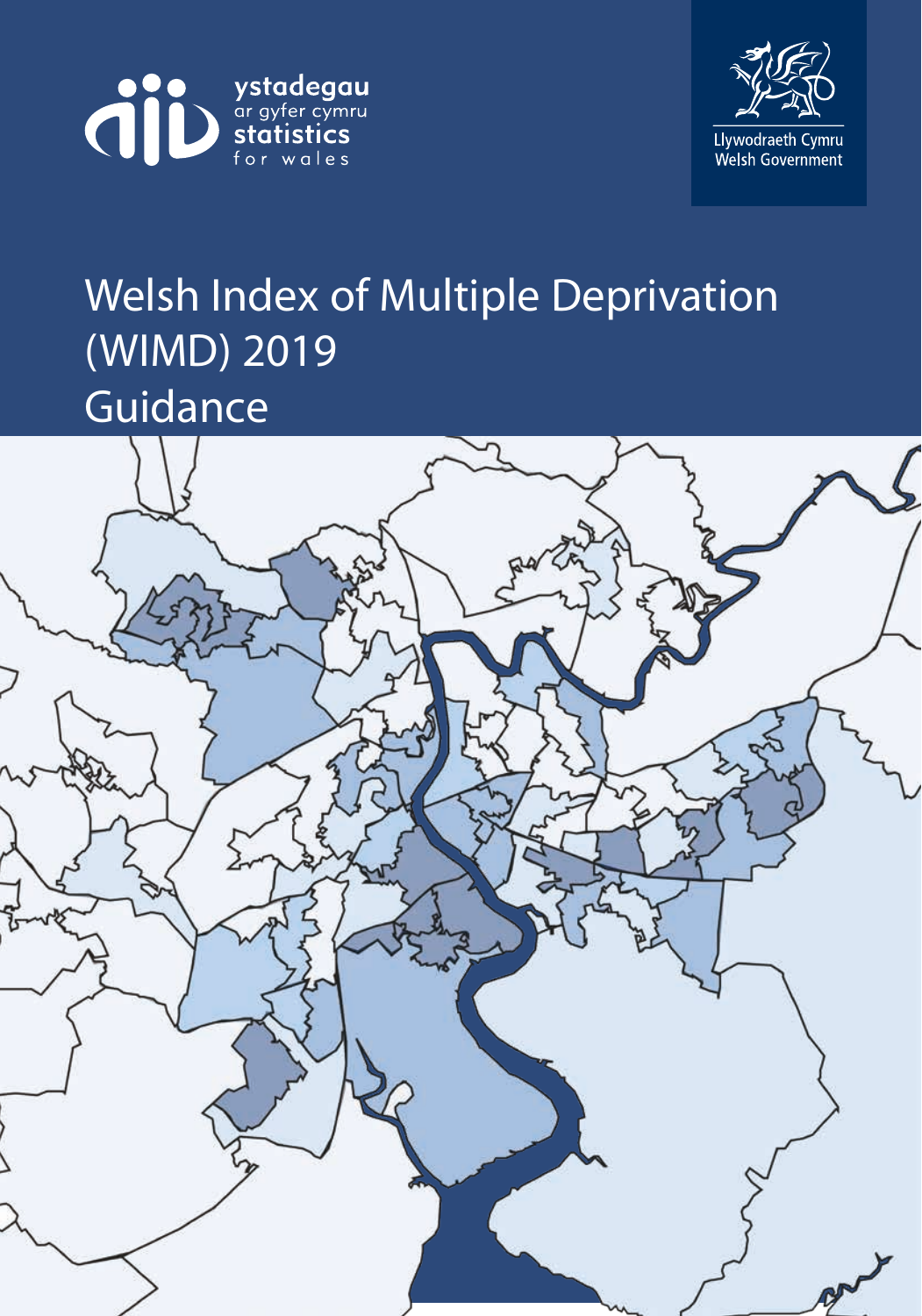# **Contents**

| 1.  |  |
|-----|--|
| 2.  |  |
| 3.  |  |
| 4.  |  |
| 5.  |  |
| 6.  |  |
| 7.  |  |
| 8.  |  |
| 9.  |  |
| 10. |  |
| 11. |  |
| 12. |  |
| 13. |  |
| 14. |  |
| 15. |  |
| 16. |  |
| 17. |  |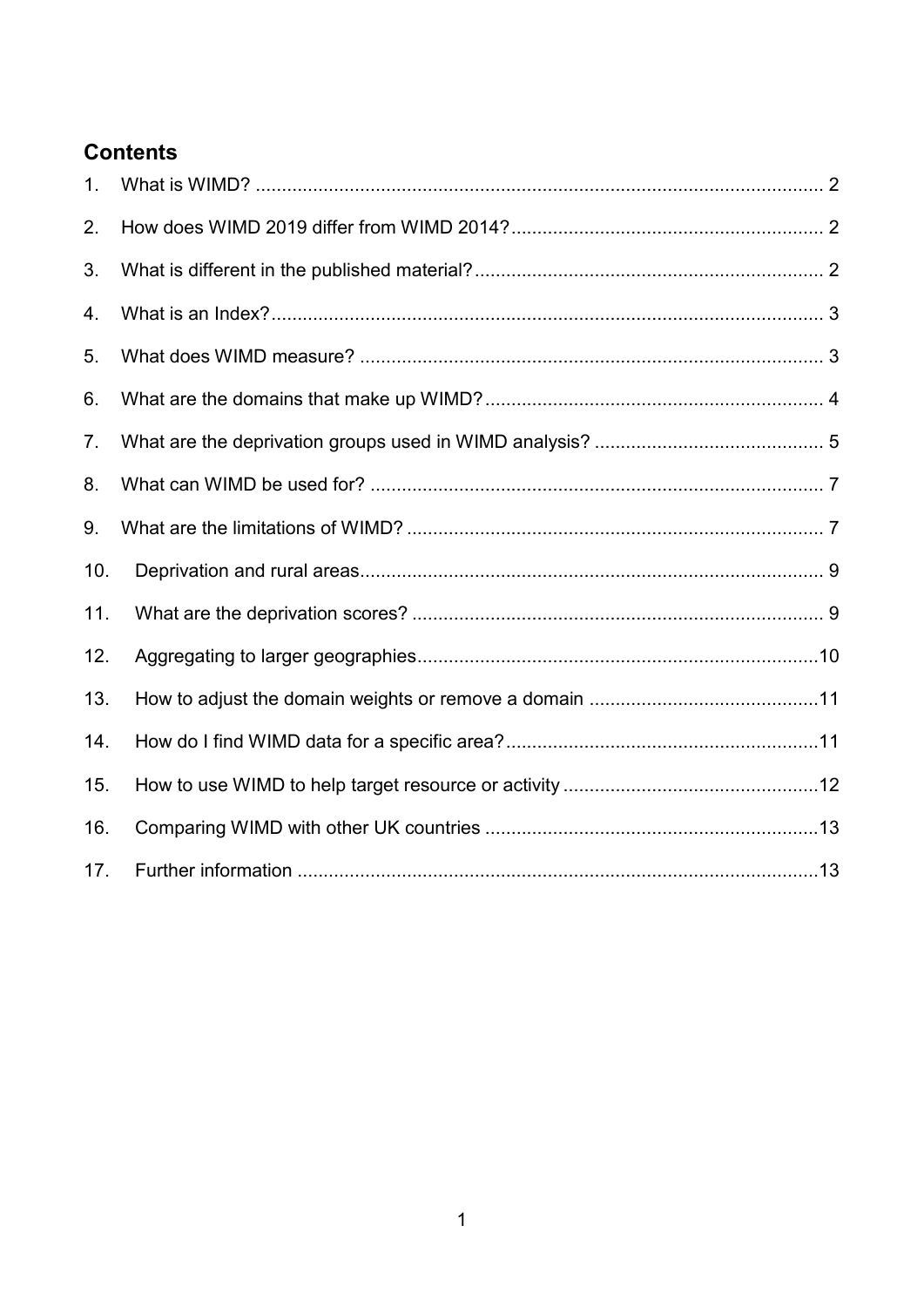# <span id="page-2-0"></span>**1. What is WIMD?**

The Welsh Index of Multiple Deprivation (WIMD) is the Welsh Government's official measure of relative deprivation for small areas in Wales. It identifies areas with the highest concentrations of several different types of deprivation. WIMD ranks all small areas in Wales from 1 (most deprived) to 1,909 (least deprived). It is a National Statistic produced by statisticians at the Welsh Government.

The concept of an Index of Multiple Deprivation as we now know it was originally developed by the Social Disadvantage Research Centre of Oxford University, who produced the first WIMD in 2000. Subsequent updates were made in 2005, 2008, 2011 and 2014.

# <span id="page-2-1"></span>**2. How does WIMD 2019 differ from WIMD 2014?**

Compared to WIMD 2014, WIMD 2019 uses updated data for all but three<sup>1</sup> of the 47 indicators. The methodology used within WIMD 2019 is broadly the same as for WIMD 2014, with the same eight domains or types of deprivation captured, and the same areas ranked. However there have been some changes to the Index, including:

- changes to individual indicators, or the inclusion of new indicators within the Health, Education, Access to Services, Physical Environment and Housing domains
- small changes to the relative weights applied to the domains (or types) of deprivation

<span id="page-2-2"></span>There is more information on these changes in the [WIMD 2019](https://gov.wales/welsh-index-multiple-deprivation-full-index-update-ranks-2019) Results and [Technical Reports.](https://gov.wales/welsh-index-multiple-deprivation-index-guidance)

# **3. What is different in the published material?**

There have not been big changes to the range and content of WIMD outputs for 2019 compared to 2014<sup>2</sup>. Some of the changes are:

- More context for the few most deprived areas identified in our Results Report
- Analysis of areas that have been highly deprived for several iterations (deep-rooted deprivation), in our Results Report<sup>3</sup>
- Improvements to the functionality of the interactive tool, including a postcode search bar on every page, and more detail visible on maps (which are now downloadable)
- Changes to the higher geographies we look at, for example, we have added deprivation profiles for Economic Regions
- Data for the new indicators across several domains

<sup>&</sup>lt;u>.</u> <sup>1</sup> Those three are based on the latest available Census data, from 2011

<sup>&</sup>lt;sup>2</sup> This is because we asked our users what they thought in 2016, and found they were broadly content.

<sup>&</sup>lt;sup>3</sup> The data underlying this analysis as well as guidance on its use has been published on the Welsh Government's [StatsWales](https://statswales.gov.wales/Catalogue/Community-Safety-and-Social-Inclusion/Welsh-Index-of-Multiple-Deprivation/) web pages.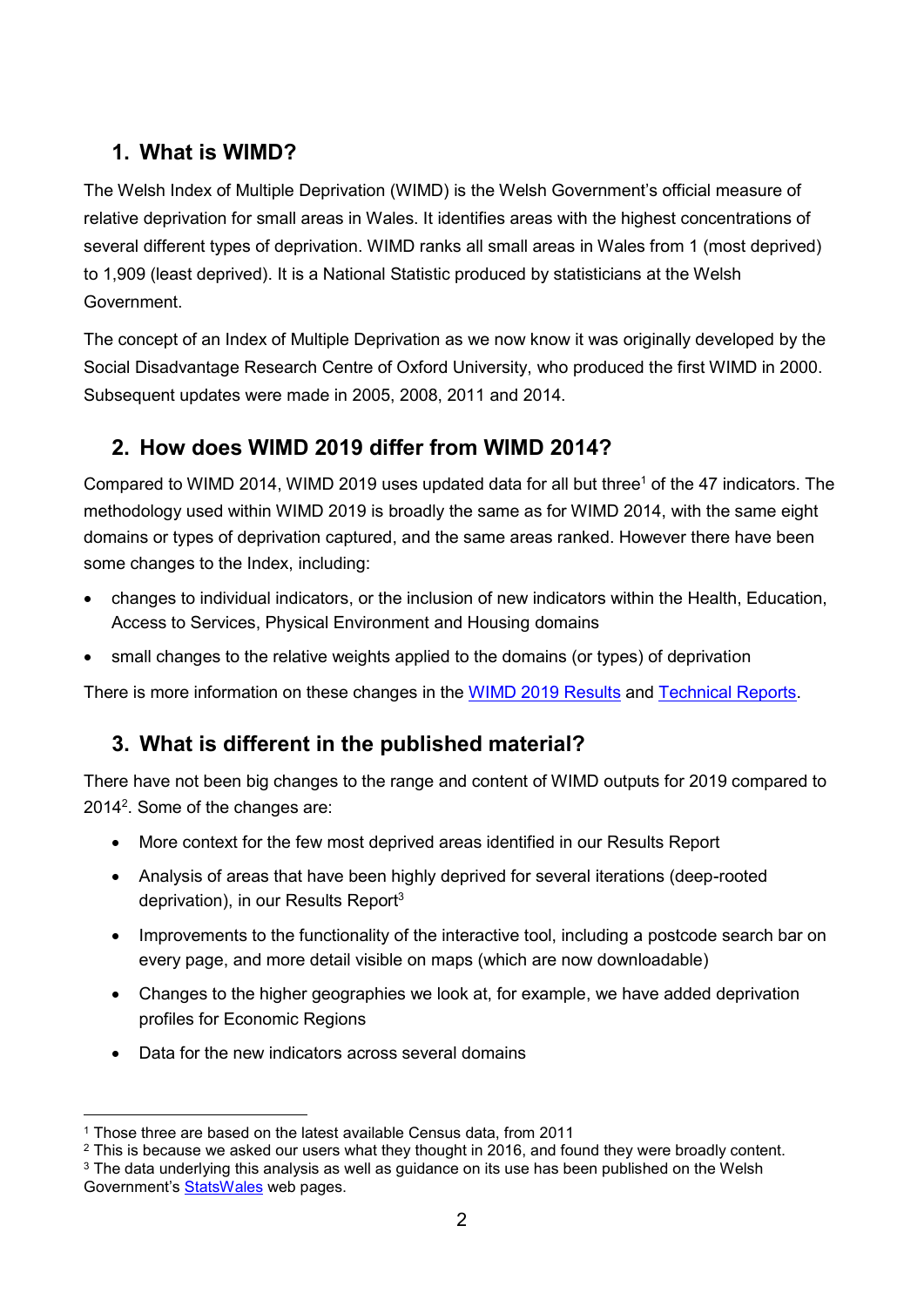- All our published outputs are bilingual
- Published a Postcode to WIMD rank lookup tool on StatsWales, where users can input a list of postcodes and find deprivation information for those areas
- Provided analysis of protected characteristics by area deprivation for the first time

## <span id="page-3-0"></span>**4. What is an Index?**

An index is a group of separate measurements which are combined into a single number. They are designed to show changes in a complicated variable like industrial output, prices or in this case, deprivation. An index then allows comparisons between different values – in the case of WIMD, the comparison is between small areas.

## <span id="page-3-1"></span>**5. What does WIMD measure?**

WIMD is a measure of multiple deprivation that is both an area-based measure and a measure of relative deprivation. These key terms are defined more fully below.

Deprivation is the lack of access to opportunities and resources which we might expect in our society. The domains used in WIMD relate to both material and social aspects of deprivation. Material deprivation is having insufficient physical resources – food, shelter, and clothing – necessary to sustain a certain standard of life. Social deprivation refers to the ability of an individual to participate in the normal social life of the community.

Multiple Deprivation refers to more than one type of deprivation. WIMD is calculated from eight different domains (or types) of deprivation, each compiled from a range of different indicators. An area is multiply deprived if, for more than one of the domains, the area has a concentration of people experiencing that type of deprivation. Generally speaking, the greater the number of domains for which there are high concentrations of deprivation then the greater the overall deprivation in an area. This does not necessarily mean that the same people suffer multiple types of deprivation in the area, although we would expect there to be significant overlap.

Area-based measure: WIMD is calculated for all small areas (Lower layer Super Output Areas – LSOAs) in Wales. Following the 2011 Census, 1,909 LSOAs were defined in Wales and they have an average population of 1,600 people. WIMD is based on indicators that consider the aggregate characteristics of the people living in the area and, in some cases, the characteristics of the area itself (for example, in the Physical Environment domain).

<span id="page-3-2"></span>Relative measure: The Index provides a way of identifying areas in the order of least to most deprived. It does not provide a measure of the level of deprivation in an area, but rather whether an area is more or less deprived relative to all other areas in Wales. Therefore, we can identify which areas are more (or less) deprived than others, but not by how much. The reason for taking such an approach is to allow the different domains to be combined together.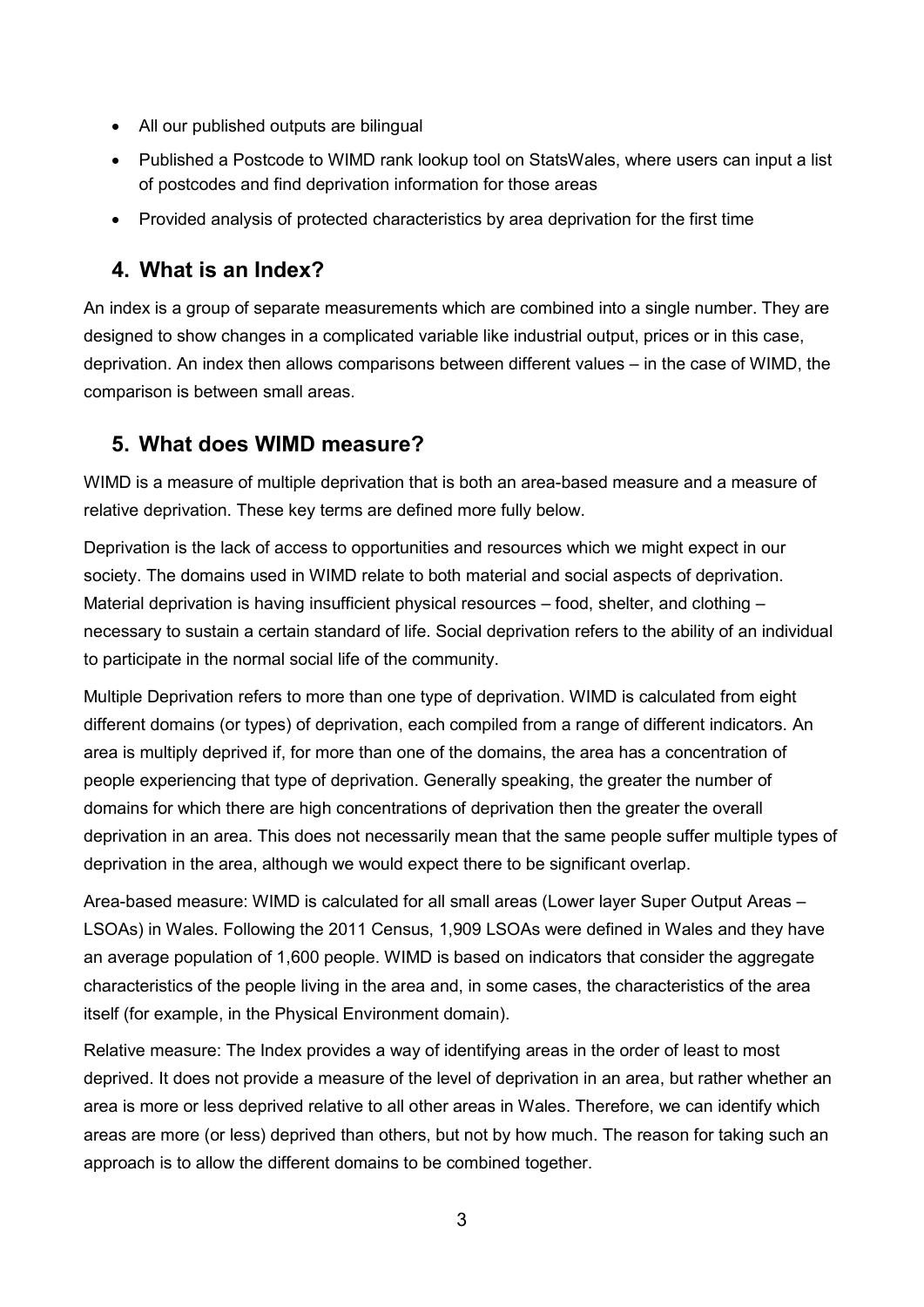## **6. What are the domains that make up WIMD?**

WIMD is currently made up of eight separate domains (or types) of deprivation, each compiled from a range of different indicators. The Index is constructed from a weighted sum of the deprivation score for each domain. The weights reflect the importance of the domain as an aspect of deprivation, and the quality of the indicators available for that domain.

The domain weights for WIMD 2019 are shown below, alongside the weights used in 2014. Improvements to data used for the Housing and Health domains led to a decision to make small increases to their weights. To allow for this, weights for the Income and Employment domains were reduced slightly. However those two domains retain the highest relative weights, since they are strong determinants of deprivation.

Spreading a small amount of the weight previously placed on Income and Employment into other domains also reflects the wide range of well-being goals set out in the [Well-being of Future](https://futuregenerations.wales/about-us/future-generations-act/)  [Generations Act \(Wales\) 2015.](https://futuregenerations.wales/about-us/future-generations-act/)

|                             | <b>WIMD 2019</b><br>domain weight | <b>WIMD 2014</b><br>domain weight |
|-----------------------------|-----------------------------------|-----------------------------------|
| Income                      | 22%                               | 23.5%                             |
| Employment                  | 22%                               | 23.5%                             |
| Health                      | 15%                               | 14%                               |
| Education                   | 14%                               | 14%                               |
| Access to Services          | 10%                               | 10%                               |
| Housing                     | 7%                                | 5%                                |
| <b>Community Safety</b>     | 5%                                | 5%                                |
| <b>Physical Environment</b> | 5%                                | 5%                                |

In addition to providing an overall ranking of relative multiple deprivation for small areas in Wales, WIMD also provides ranks for each of the eight different types of deprivation. These "domain ranks" can be used to understand the drivers for deprivation in an area, and identify deprivation patterns between areas. For example, the areas represented in the table below are similar in their WIMD ranks, but the pattern of deprivation across their domains is quite different.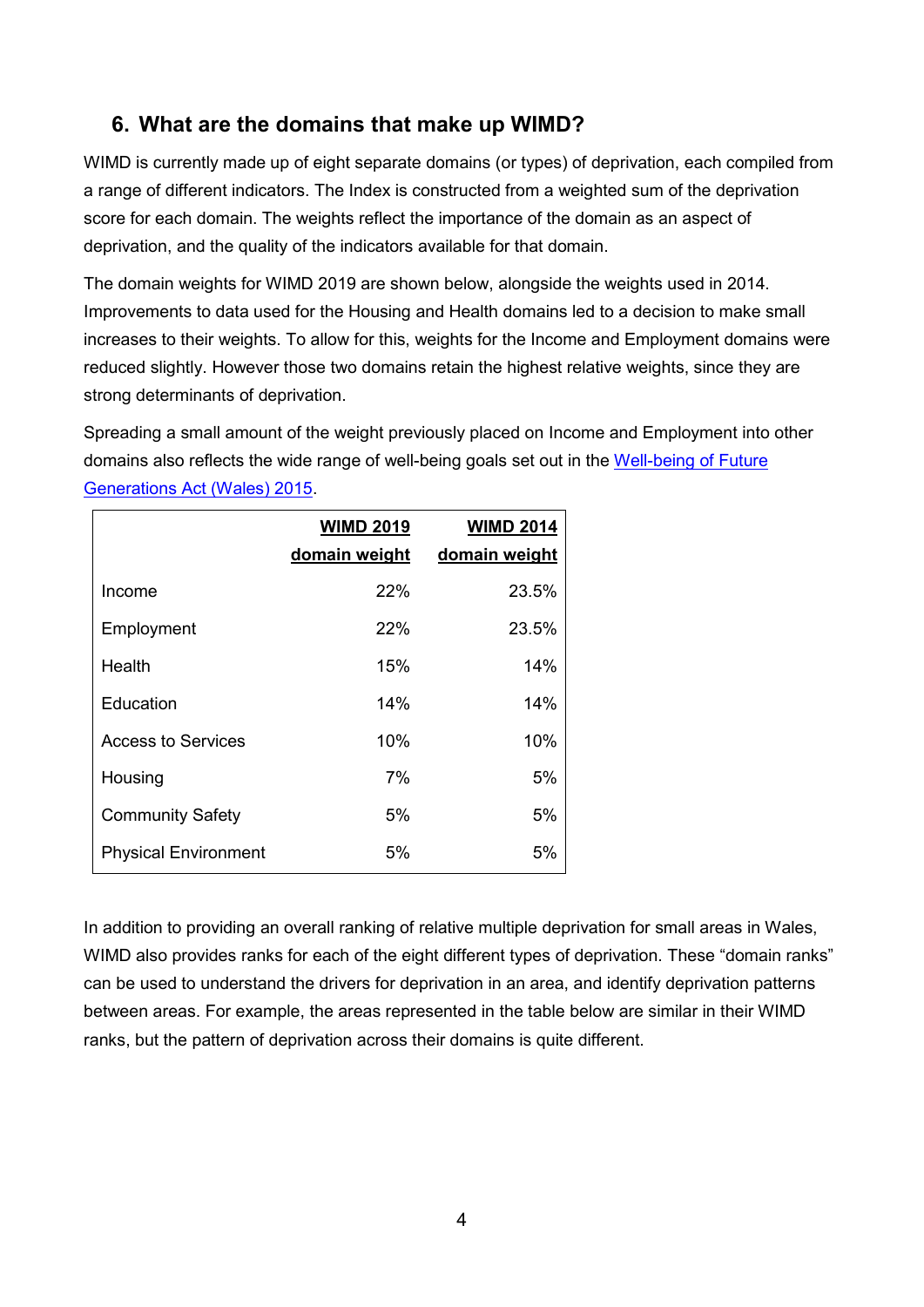| <b>LSOA</b>                  | Queensway 2 | Neath East 1                              | Bigyn 4 |
|------------------------------|-------------|-------------------------------------------|---------|
| <b>Local Authority</b>       |             | Wrexham Neath Port Talbot Carmarthenshire |         |
| WIMD 2019 Overall rank       | 80          | 82                                        | 84      |
| Income rank                  | 44          | 154                                       | 91      |
| <b>Employment Rank</b>       | 229         | 65                                        | 114     |
| Health rank                  | 182         | 132                                       | 164     |
| Education rank               | 32          | 100                                       | 28      |
| Access to Services rank      | 426         | 616                                       | 364     |
| Housing rank                 | 789         | 568                                       | 1102    |
| <b>Community Safety rank</b> | 23          | 213                                       | 339     |
| Physical environment rank    | 1685        | 81                                        | 812     |

#### **Table 1: WIMD 2019 examples of deprivation patterns across domains**

## <span id="page-5-0"></span>**7. What are the deprivation groups used in WIMD analysis?**

High ranking areas (LSOAs) can be referred to as the 'most deprived' or as being 'very deprived' to aid interpretation. However, there is no definitive threshold above which an area is described as 'deprived'. WIMD rankings are often grouped into deciles, quintiles and Deprivation Groups for analysis and mapping purposes. Details are shown in the table below.

| Rank        | <b>Decile Group</b>      | <b>Quintile Group</b>    | <b>Deprivation Group</b> |
|-------------|--------------------------|--------------------------|--------------------------|
| 1 - 191     | 1 (10% most deprived)    | 1 (20% most deprived)    | 1 (10% most deprived)    |
| 192 - 382   | 2 (10-20% most deprived) | 1 (20% most deprived)    | 2 (10-20% most deprived) |
| $383 - 573$ | 3 (20-30% most deprived) | 2 (20-40% most deprived) | 3 (20-30% most deprived) |
| 574 - 764   | 4 (30-40% most deprived) | 2 (20-40% most deprived) | 4 (30-50% most deprived) |
| 765 - 955   | 5 (40-50% most deprived) | 3 (40-60% most deprived) | 4 (30-50% most deprived) |
| 956 - 1146  | 6 (50-60% most deprived) | 3 (40-60% most deprived) | 5 (50% least deprived)   |
| 1147 - 1337 | 7 (60-70% most deprived) | 4 (60-80% most deprived) | 5 (50% least deprived)   |
| 1338 - 1528 | 8 (70-80% most deprived) | 4 (60-80% most deprived) | 5 (50% least deprived)   |
| 1529 - 1719 | 9 (80-90% most deprived) | 5 (20% least deprived)   | 5 (50% least deprived)   |
| 1720 - 1909 | 10 (10% least deprived)  | 5 (20% least deprived)   | 5 (50% least deprived)   |

**Table 2: Ranks belonging in different groups**

The decile (and quintile) groupings split the areas into 10 (and 5) roughly equal groups. As there are 1,909 LSOAs in Wales, these groups do not have exactly equal numbers of areas within them.

The Deprivation Groups are used within the main WIMD analyses, including maps. They are designed to have smaller groups at the more deprived end of the distribution, where the difference between areas is greater than at the less deprived end. To illustrate this feature of deprivation indicators, the chart below shows how the percentage of income-deprived people is distributed by income domain rank. Note that:

 deprivation rates increase steeply at the most deprived end of the distribution (large changes in the indicator value may only result in small changes to ranks)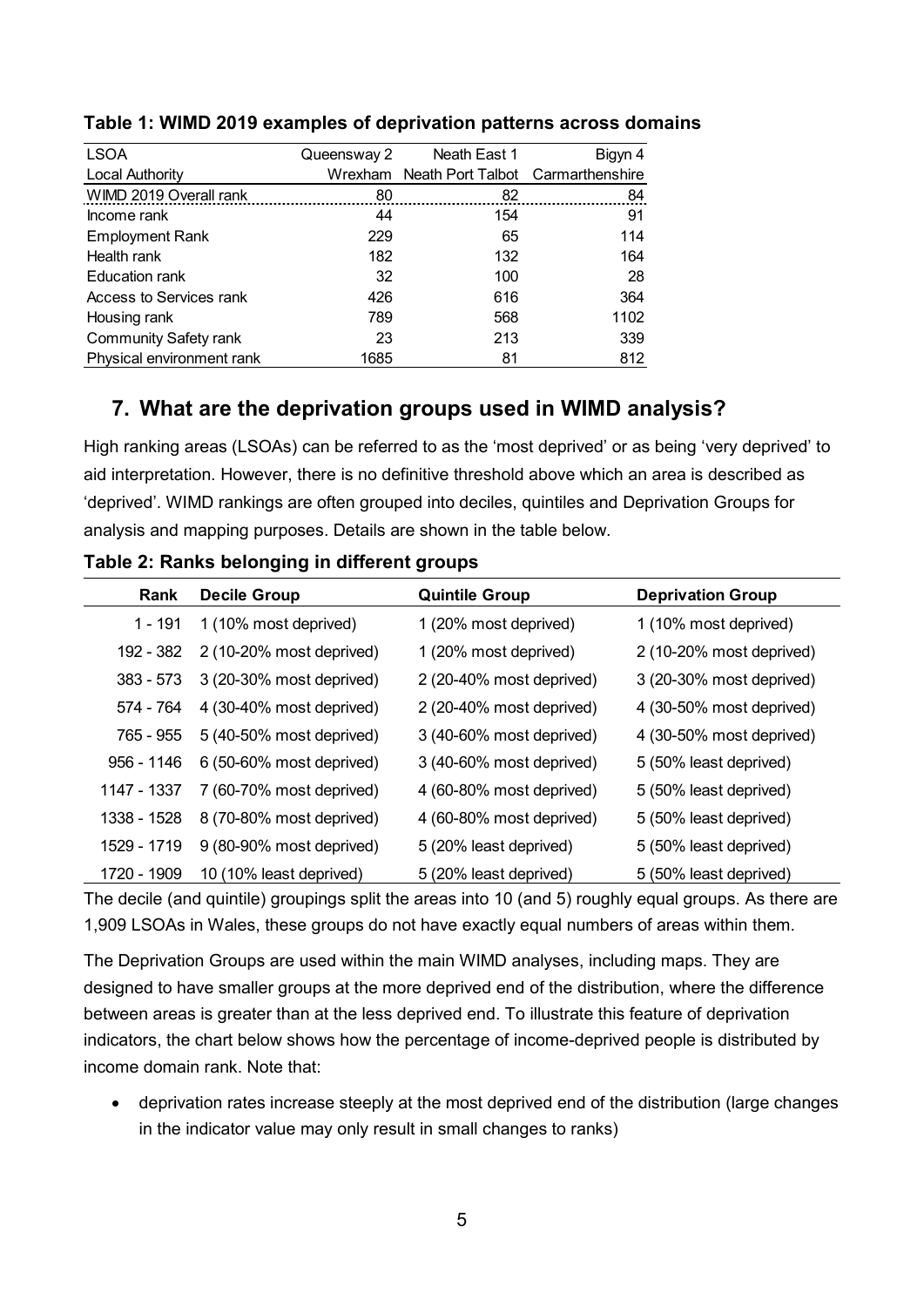- at the less deprived end, the curve is flatter, and small changes to the indicator values could result in large movements in the ranks
- the 's-curve' shape of the distribution is seen to a greater or lesser extent in all the indicators of deprivation



**Chart 1: WIMD 2019 Income domain distribution**

<span id="page-6-0"></span>New analysis of deep-rooted deprivation (which analyses WIMD ranks across five indices since 2005) groups LSOAs into different categories. See [WIMD 2019 results report](https://gov.wales/welsh-index-multiple-deprivation-full-index-update-ranks-2019) for the full analysis.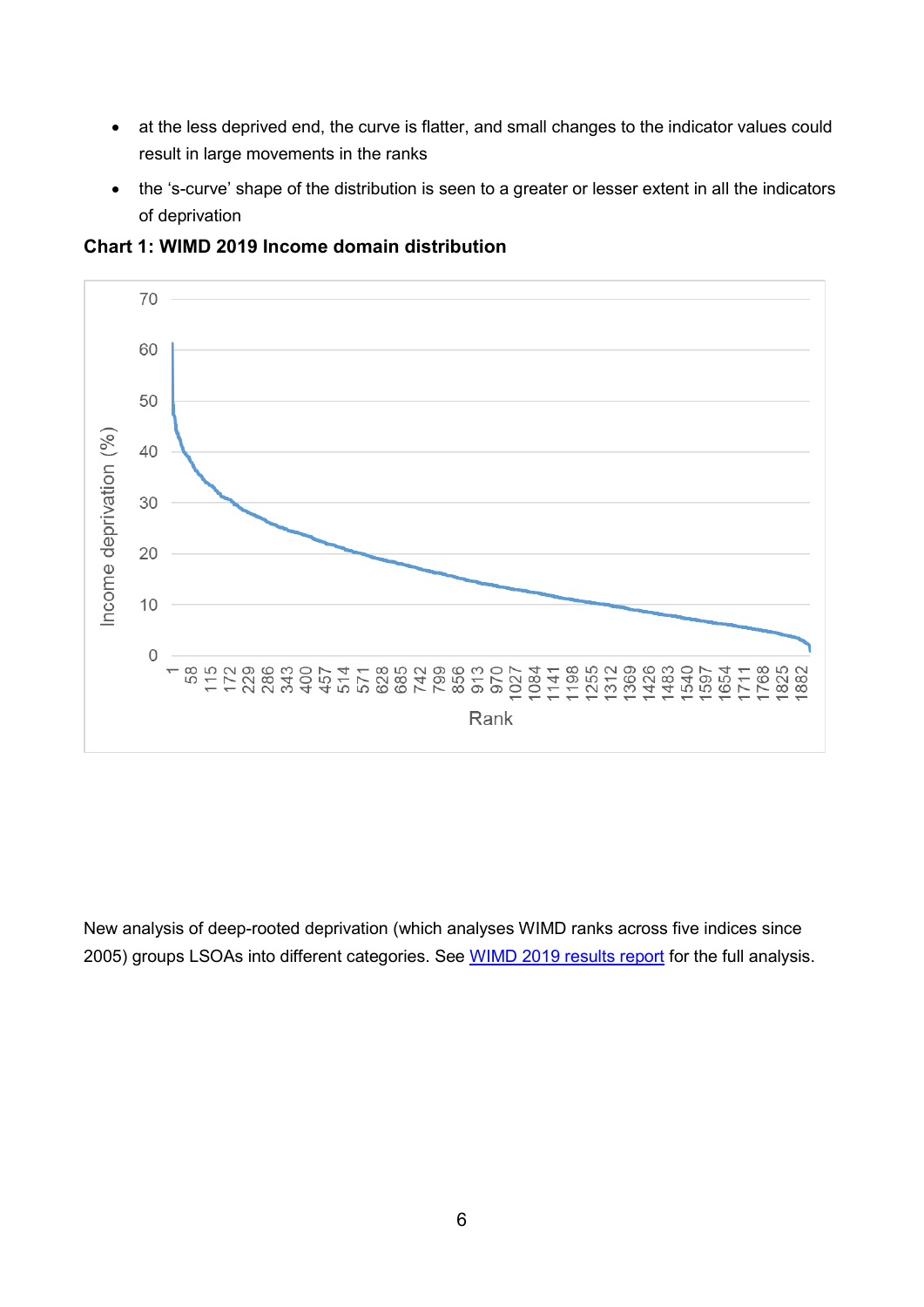# **8. What can WIMD be used for?**

Knowing how deprivation is distributed across Wales is important when developing area-based policies, programmes and funding. WIMD can be used to inform these decisions and give a greater understanding of deprivation trends within Wales. The [Results Report](https://gov.wales/welsh-index-multiple-deprivation-full-index-update-ranks-2019) provides some examples of applications of previous iterations of WIMD. WIMD can be used for:

- Identifying the most deprived small areas
- Comparing relative deprivation of small areas
- Exploring the 8 domains (types) of deprivation for small areas
- Comparing the proportion of small areas within a larger area that are very deprived
- Using indicator data (but not the ranks) to compare absolute change over time

The Index is most useful when used in conjunction with other information, either from the Index indicators, other published data or local information. The rank and indicator data, the latter including data for a range of geographies and some breakdowns by age, are published on [StatsWales.](https://statswales.gov.wales/Catalogue/Community-Safety-and-Social-Inclusion/Welsh-Index-of-Multiple-Deprivation/WIMD-indicator-data-2019) References to potentially useful contextual information are included in the Results Report. There are a number of sources of information on local areas that may be useful to users, depending on their specific needs. These include:

- Data on certain Welsh towns and communities made available through the [Understanding](http://www.understandingwelshplaces.wales/en/)  [Welsh Places](http://www.understandingwelshplaces.wales/en/) resource
- Data on local authorities made available through the [Thriving Places Wales](http://www.thrivingplaces.wales/Default?lang=en-GB) resource
- Labour Market statistics for local areas made available through the Office for National Statistics' [Nomis website](https://www.nomisweb.co.uk/)

# <span id="page-7-0"></span>**9. What are the limitations of WIMD?**

It is important to remember that WIMD is not the only way to measure deprivation. WIMD has been developed for a particular purpose which is; to measure concentrations of several types of deprivation at a small area level.

#### **Quantifying deprivation**

WIMD ranks do not give a measure of the amount of deprivation in an area, and do not allow for statements such as "area A is twice as deprived as area B". The ranks can only be used to say "area A is more deprived than area B". However the underlying WIMD indicator data represent absolute levels of deprivation on specific measures, and are published on [StatsWales.](https://statswales.gov.wales/Catalogue/Community-Safety-and-Social-Inclusion/Welsh-Index-of-Multiple-Deprivation/WIMD-indicator-data-2019)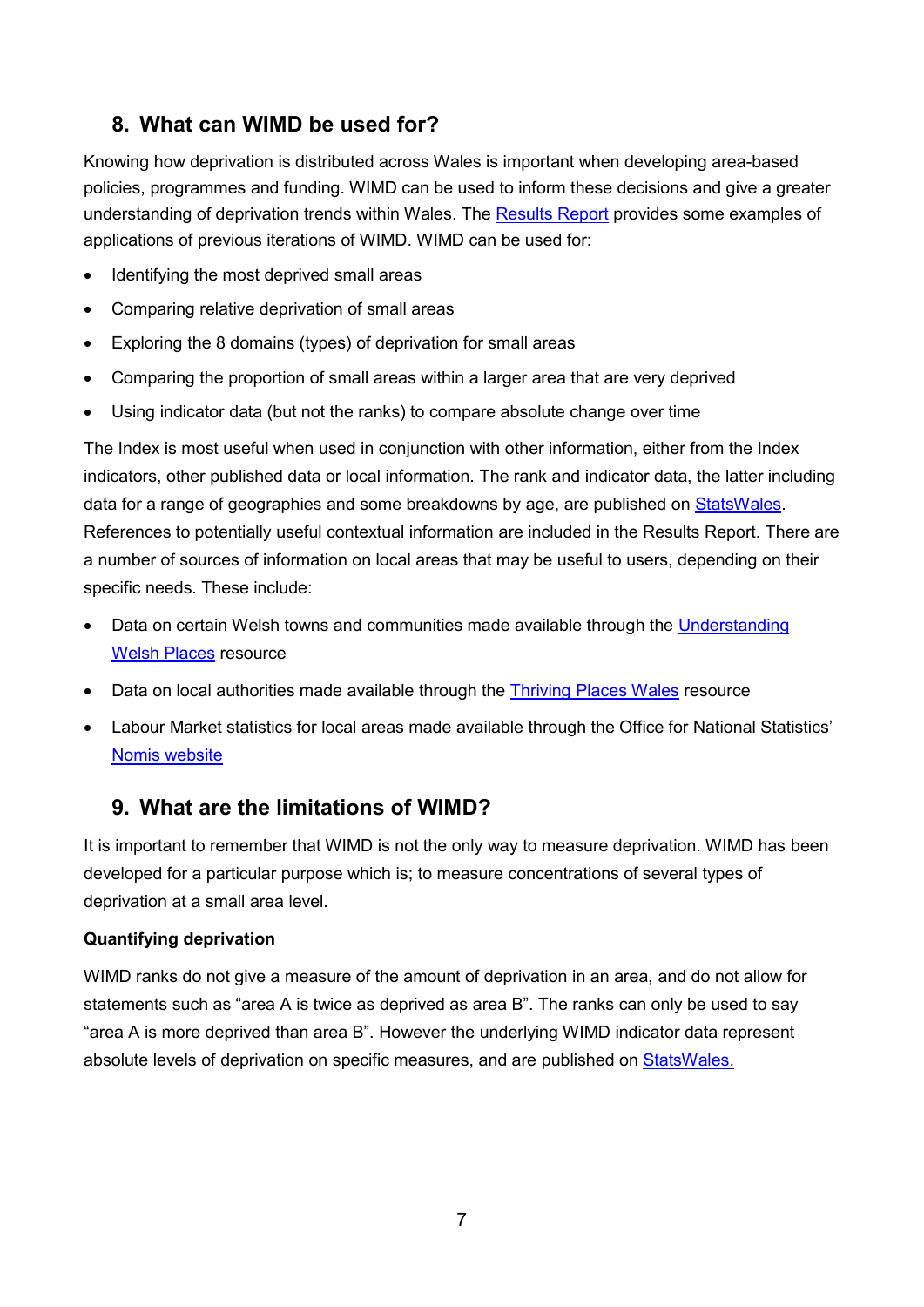#### **Comparing absolute deprivation between index iterations**

As WIMD is a relative index, change in ranks over time may not mean change in absolute deprivation levels. A change in rank for an area may be due to other areas moving up or down the ranks, rather than any change in the area itself. Conversely, even if an area's rank remains the same, the level of deprivation in that area could have gone up or down but just not enough to affect its position relative to other areas. However the underlying WIMD indicators can sometimes be used to monitor change over time, as explained further in the [indicator guidance article.](https://gov.wales/welsh-index-multiple-deprivation-indicator-guidance)

#### **Comparing relative deprivation between index iterations**

WIMD can be used to look at the change in relative deprivation ranks between iterations, for example which areas have left, joined or remained in the most deprived group. This kind of analysis can be seen in section 2.6 of the WIMD 2019 results report (deep-rooted deprivation). However care should be taken in interpreting any changes. In order to produce the best possible snapshot of relative deprivation, for WIMD 2019 we have changed some of the indicators, domain weights, and the ONS have [revised population estimates](https://www.ons.gov.uk/releases/revisedannualmidyearpopulationestimates2012to2016) underlying some WIMD 2014 indicators. These changes may have contributed to an area becoming more (or less) deprived relative to others, rather than underlying shifts in relative deprivation of areas since WIMD 2014. See the [Summary of](https://gov.wales/welsh-index-multiple-deprivation-index-guidance)  [Index Changes on the WIMD Guidance webpage](https://gov.wales/welsh-index-multiple-deprivation-index-guidance) for details on high-level changes implemented in each index iteration since WIMD 2005.

#### **Deprived individuals**

There can be people living in deprived areas that would not be considered deprived, and there can also be people that would be considered deprived living in the least deprived areas. Around 1 in 5 income deprived people live in the 10% most deprived areas. So although deprivation is much more concentrated in some areas than others, 4 out of 5 income deprived people live outside these areas. This is important to remember when targeting resources, as targeting those 'most deprived' areas means including some people in those areas who may not be deprived, and missing many deprived people living in less deprived areas.

#### **Individuals who are deprived in several ways**

WIMD does not identify individuals who are deprived in several ways, rather, it identifies areas where there are concentrations of several different types of deprivation. At present, we are not able to link the data included in the Index at an individual person level in order to understand the extent of multiple deprivation for individuals but this may become possible in the future.

#### **Deprivation across the UK**

Ranks are not comparable with the Indices of Multiple Deprivation (IMD) from the other UK countries. Further information on the issue of [comparing IMDs across the UK can be found in an](https://webarchive.nationalarchives.gov.uk/20141119170512/http:/neighbourhood.statistics.gov.uk/dissemination/Info.do?page=analysisandguidance/analysisarticles/indices-of-deprivation.htm)  [article](https://webarchive.nationalarchives.gov.uk/20141119170512/http:/neighbourhood.statistics.gov.uk/dissemination/Info.do?page=analysisandguidance/analysisarticles/indices-of-deprivation.htm) from the Office for National Statistics. This article is due to be updated to reflect more recent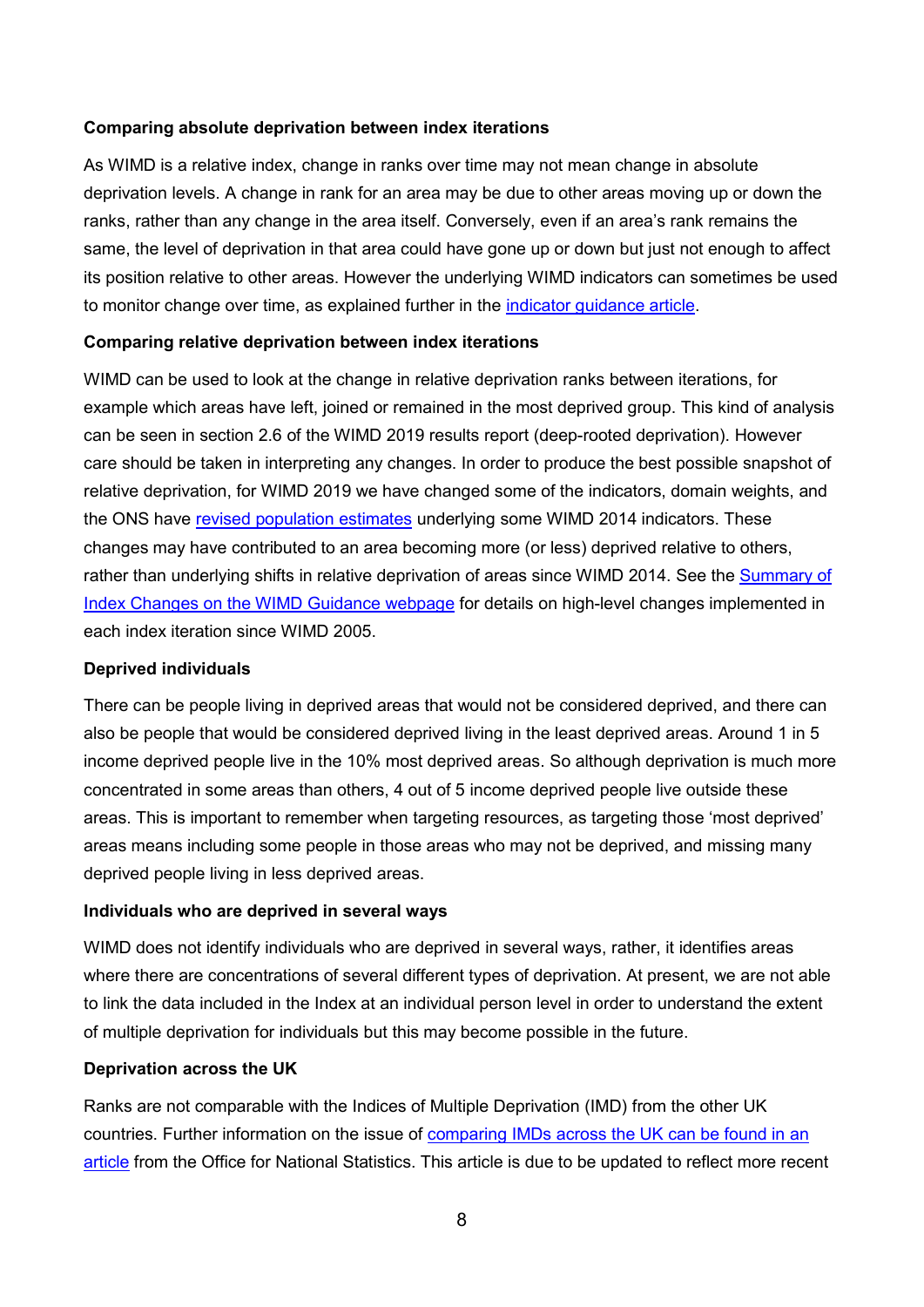indices, but the key messages around comparability remain valid. Please see section 16 for more detail on comparing WIMD with other UK countries, which also signposts to comparable income and employment domain data for England and Wales.

#### **Affluence**

It is important to remember that a lack of deprivation is not the same as being affluent. The least deprived area is not necessarily the most affluent area in Wales. This also means that the ability of WIMD to discriminate effectively between areas is strongest for the most deprived areas and extreme care should be taken in drawing conclusions about the differences between less deprived areas.

## <span id="page-9-0"></span>**10. Deprivation and rural areas**

WIMD's purpose is to identify concentrations of deprivation across all parts of Wales, including rural areas. Deprived people in rural areas of Wales tend to be more geographically dispersed than in urban areas. This means that pockets of deprivation in rural areas of Wales tend to be on a considerably smaller scale than even the small scale geography at which WIMD is produced.

People in rural communities can experience many of the same issues as deprived people in other areas. However, some commentators<sup>4</sup> argue that certain issues can disproportionately affect people in rural areas, for example lack of employment opportunities and access to services. It can also be argued that some deprivation issues can disproportionately affect people in urban areas, such as congestion.

Those with a specific interest in rural or urban deprivation may be interested in the following outputs published as part of WIMD 2014, which explore some of the issues raised. We intend to update these analyses to reflect WIMD 2019 data during 2022:

- A statistical article providing guidance on how WIMD and its indicators can and can't be used to [analyse deprivation in rural areas](https://gov.wales/welsh-index-multiple-deprivation-full-index-update-ranks-2014)
- An [analysis of the Access to Services Domain](https://gov.wales/analysis-access-services-domain-welsh-index-multiple-deprivation-type-settlement-0) by type of settlement
- [Indicator data](https://statswales.gov.wales/Catalogue/Community-Safety-and-Social-Inclusion/Welsh-Index-of-Multiple-Deprivation/WIMD-indicator-data-2019) aggregated to rural and urban settlement areas

# <span id="page-9-1"></span>**11. What are the deprivation scores?**

The overall Index and domain ranks are the main output for WIMD. As part of the process for calculating WIMD ranks, scores (domain and overall) are produced. The WIMD scores are a stage in the construction of the Index and not a product. The scores do not represent a level of multiple deprivation. For example, if area A has twice the score of area B, this does not necessarily mean that area A is twice as deprived as area B. This means that scores do not contain any more

<sup>&</sup>lt;u>.</u> <sup>4</sup> For example, see the Wales Centre for Public Policy's [2016 Report on Rural Poverty in Wales](https://www.wcpp.org.uk/publication/rural-poverty-in-wales/)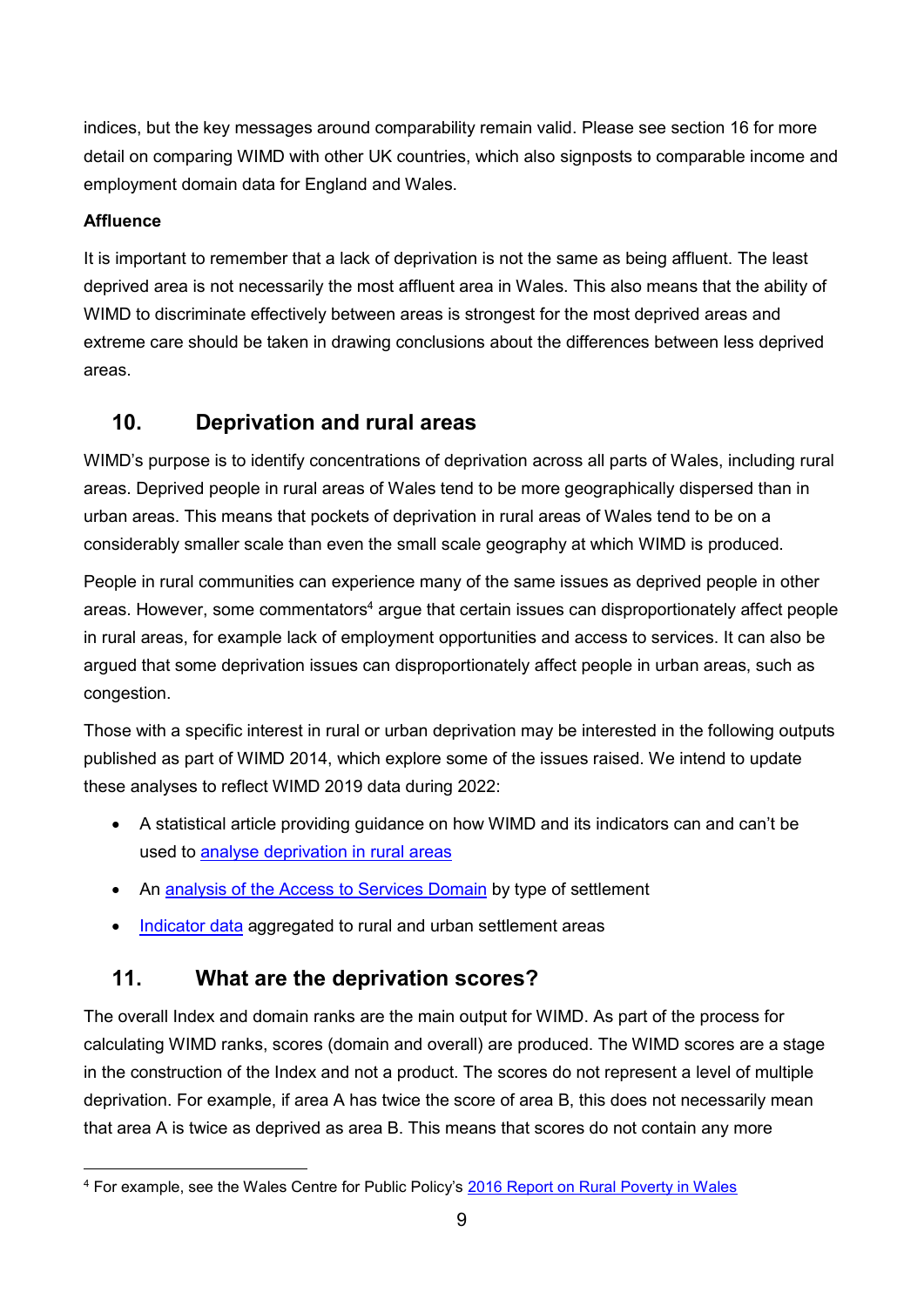information on levels of multiple deprivation than the ranks do. To assess levels of deprivation, underlying indicator data should be used.

The WIMD scores are published for two reasons only:

- For transparency (so that users have access to all stages of construction)
- <span id="page-10-0"></span>So that users can experiment with different weighting systems for the Index, if required

## **12. Aggregating to larger geographies**

WIMD is calculated for all small areas (Lower layer Super Output Areas – LSOAs) in Wales. There are two ways of comparing larger geographies:

- a) Calculate the proportion of small areas in a larger geography which are in the most deprived (say) 10% or 20% of areas in Wales. For example, if an area has more than 10% of its small areas in the most deprived 10% in Wales it can be considered relatively deprived. If it has fewer than 10%, then it can be considered relatively less deprived. This has been done for local authorities in our Results Report, and for several other geographies on [StatsWales](https://statswales.gov.wales/Catalogue/Community-Safety-and-Social-Inclusion/Welsh-Index-of-Multiple-Deprivation/WIMD-2019) and our [interactive website.](https://wimd.gov.wales/)
- b) Use the underlying indicator data, which can be aggregated [\(as published on StatsWales\)](https://statswales.gov.wales/Catalogue/Community-Safety-and-Social-Inclusion/Welsh-Index-of-Multiple-Deprivation/WIMD-indicator-data-2019). The indicators are published not just at the small area level, but also for a range of other useful geographies including local authorities.

It is not valid to aggregate the ranks or scores to larger geographies by taking an average of the values for the small areas. This is because of the way in which the Index is constructed:

- Preceding steps in the calculation of the index (such as factor analysis) would be affected by a change in distribution of the indicators most likely caused by a change in geography.
- Ranks provide no sense of scale of the differences between areas, therefore averaging them is not meaningful.
- Domain scores have been subject to an exponential transformation, which reduces the extent to which deprivation in one domain is cancelled out by lack of deprivation in another. Averaging scores for a group of areas would have the same (unintended) effect across areas. This may not make sense, for example, where two regions with the same proportion of deprived people could have very different average scores due to the spread of those people across the small areas in the region.

<span id="page-10-1"></span>It is also not valid to aggregate underlying indicators to larger geographies by taking an average of the values of the small areas. Most indicators are expressed as a rate or proportion of the population, and averaging indicators does not take account of differences in the size of the population.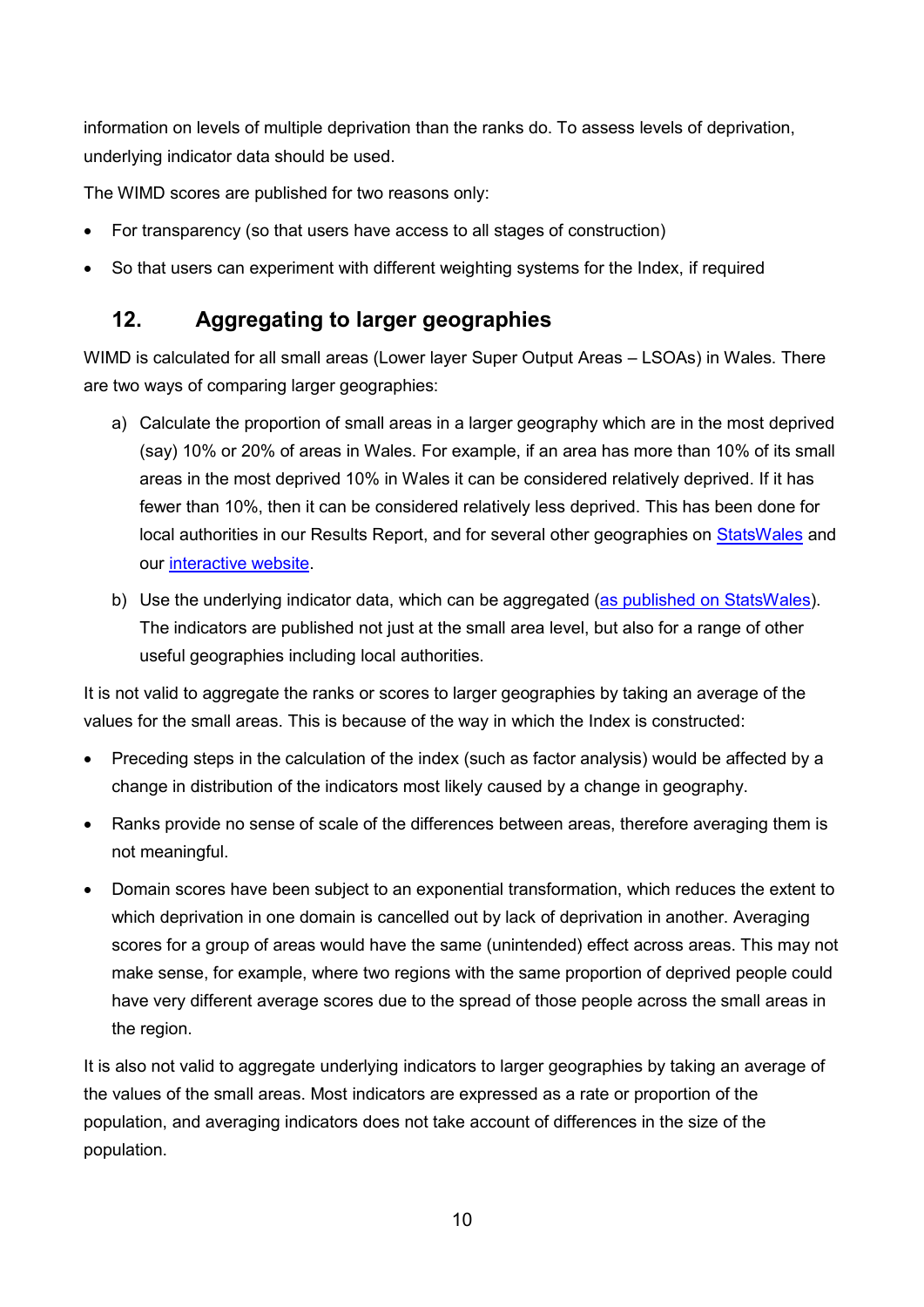## **13. How to adjust the domain weights or remove a domain**

Domain scores are published in an [Excel \(OpenDocument\) Spreadsheet](https://gov.wales/welsh-index-multiple-deprivation-full-index-update-ranks-2019) on the WIMD website. The scores for individual domains can be combined in a weighted sum to provide overall Index scores, which are then ranked to provide the Index ranks. The weights used for WIMD 2019 are provided in an earlier section of this guidance. But these can be adjusted to place lower or higher weight on a given domain, or to reduce its weight entirely to zero. A new weighted sum of the domain scores can then be calculated to provide adjusted Index scores and ranks. For example, if you are a health researcher interested in the impact of wider deprivation on certain health outcomes, you may want to produce an adjusted set of ranks with the health domain removed.

## <span id="page-11-0"></span>**14. How do I find WIMD data for a specific area?**

As well as deprivation ranks, a wealth of additional information on small areas is made available through the underlying WIMD indicator data. The detail contained in these indicators can inform area profiling, and help community groups make the case for improved provision in areas of need. The Index itself is most useful when used with other information, either from the underlying indicators, other published sources or local information. The WIMD Results Report includes more information on such sources.

There are three approaches to finding WIMD data specific to a given area.

[Interactive tool:](https://wimd.gov.wales/) This holds the ranks, but not indicator data, and contains interactive maps. Type a postcode or place name into the search bar, or navigate via the Geographies tab to reach a deprivation profile for a specific area. You will see how the area ranks across the domains and overall Index, and how this compares to neighbouring areas and other areas in that local authority. You can download maps from here.

[StatsWales data:](https://statswales.gov.wales/Catalogue/Community-Safety-and-Social-Inclusion/Welsh-Index-of-Multiple-Deprivation/WIMD-2019) Find both ranks and indicator data here, and static maps. You can navigate to reports (tables) [showing area ranks,](https://statswales.gov.wales/Catalogue/Community-Safety-and-Social-Inclusion/Welsh-Index-of-Multiple-Deprivation/WIMD-2019) or other reports showing [indicator data.](https://statswales.gov.wales/Catalogue/Community-Safety-and-Social-Inclusion/Welsh-Index-of-Multiple-Deprivation/WIMD-Indicator-data-2019) If you are starting from a place name or postcode, the Geography lookups (also on [StatsWales\)](https://statswales.gov.wales/Catalogue/Community-Safety-and-Social-Inclusion/Welsh-Index-of-Multiple-Deprivation/WIMD-2019) may be helpful in giving you the exact area code and name to look for in the tables. Or you can use the [WIMD interactive](https://wimd.gov.wales/)  [website](https://wimd.gov.wales/) and type in a postcode or place name to find the relevant area code. StatsWales reports can be exported as Excel or comma-delimited text files (csv), and are also available as Open Data.

<span id="page-11-1"></span>[Excel \(OpenDocument\) Spreadsheet:](https://gov.wales/welsh-index-multiple-deprivation-full-index-update-ranks-2019) This contains the ranks for the domains and the overall Index, along with information on which decile, quintile and quartile of deprivation an area falls into. So you can quickly tell if an area is in the most deprived tenth, fifth, or quarter of areas, for example.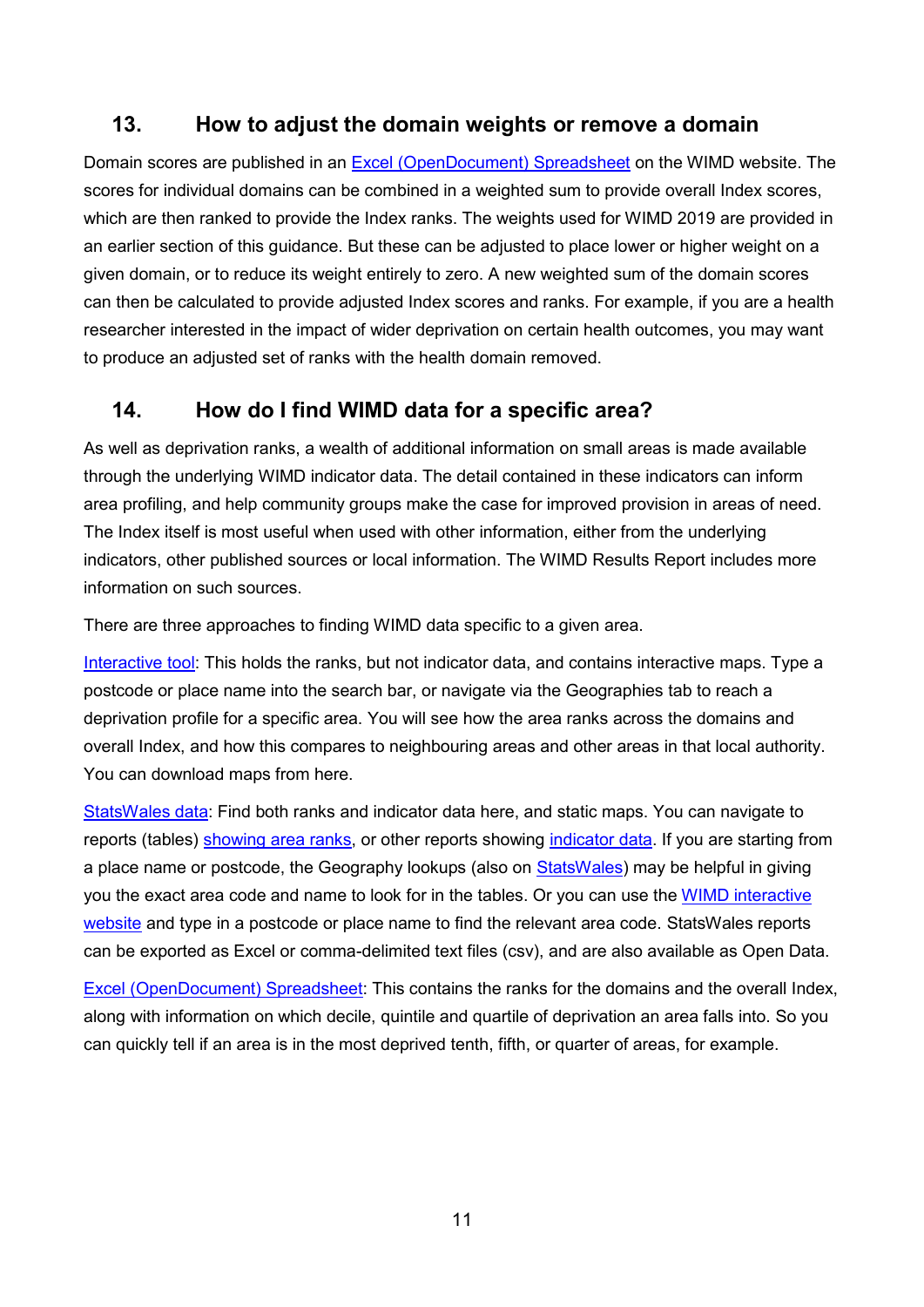### **15. How to use WIMD to help target resource or activity**

WIMD is often used to target activity or resource on the most deprived areas. This is most effective when the underlying issue has a strong geographical concentration, and where the response is best delivered at a small area or community level. For example, where resources are aimed at regeneration of housing or town centres, or a scheme to tackle concentrated unemployment. In some circumstances, a different approach may be more appropriate, such as when the issue is specific to sub-groups of the population, like the elderly. In other scenarios, a combination of approaches may be most effective, and the Index may be useful as a starting point for targeting activity.

It is important to remember that WIMD is not the only way to measure deprivation. The Index is most useful when used with other information, either from the underlying indicators, other published sources or local information, to supplement your understanding of the areas.

If you plan to use WIMD to inform a targeting exercise, start by considering which data are most relevant, as this may not always be the overall Index. For example, it may be more appropriate to use ranks for one of the specific types of deprivation, like Community Safety or Health. The Access to Services domain is often used as a local area measure of sparsity. We have also published [data](https://statswales.gov.wales/Catalogue/Community-Safety-and-Social-Inclusion/Welsh-Index-of-Multiple-Deprivation/) on areas that have been highly deprived for several iterations of the index (categories of deeprooted deprivation), which might form suitable target areas.

Remember that the indicator data can also be useful, and are published for a range of geographies and, in some cases, age groups. For example, it is possible to use the indicator data to locate the areas with the highest rates of children living in income deprived families. Our deprivation analysis relating to young children presents analysis that can be done using WIMD indicator data. Our guide [to analysing indicator data](https://gov.wales/welsh-index-multiple-deprivation-indicator-guidance) is also a useful resource to refer to when conducting indicator analysis.

The data for all small areas in Wales can be accessed in two ways:

[StatsWales data:](https://statswales.gov.wales/Catalogue/Community-Safety-and-Social-Inclusion/Welsh-Index-of-Multiple-Deprivation/WIMD-2019) Domain and overall Index [ranks](https://statswales.gov.wales/Catalogue/Community-Safety-and-Social-Inclusion/Welsh-Index-of-Multiple-Deprivation/WIMD-2019) and [indicator data](https://statswales.gov.wales/Catalogue/Community-Safety-and-Social-Inclusion/Welsh-Index-of-Multiple-Deprivation/WIMD-Indicator-data-2019) are available here. As a default, as well as the ranks or indicator values, the reports show the local authority that the small areas (LSOAs) belong to. You can use the Geography lookups (also on StatsWales) to find out which other higher geographies the LSOAs lie within, for example, local authority, local health board or constituency. StatsWales reports can be exported as Excel or comma-delimited text files (csv), and are also available as Open Data.

<span id="page-12-0"></span>[Excel \(OpenDocument\) Spreadsheet:](https://gov.wales/welsh-index-multiple-deprivation-full-index-update-ranks-2019) This contains the ranks for the domains and the overall Index, along with information on which decile, quintile and quartile of deprivation an area falls into. So you can quickly tell which areas are in the most deprived tenth, fifth, or quarter of areas across Wales.